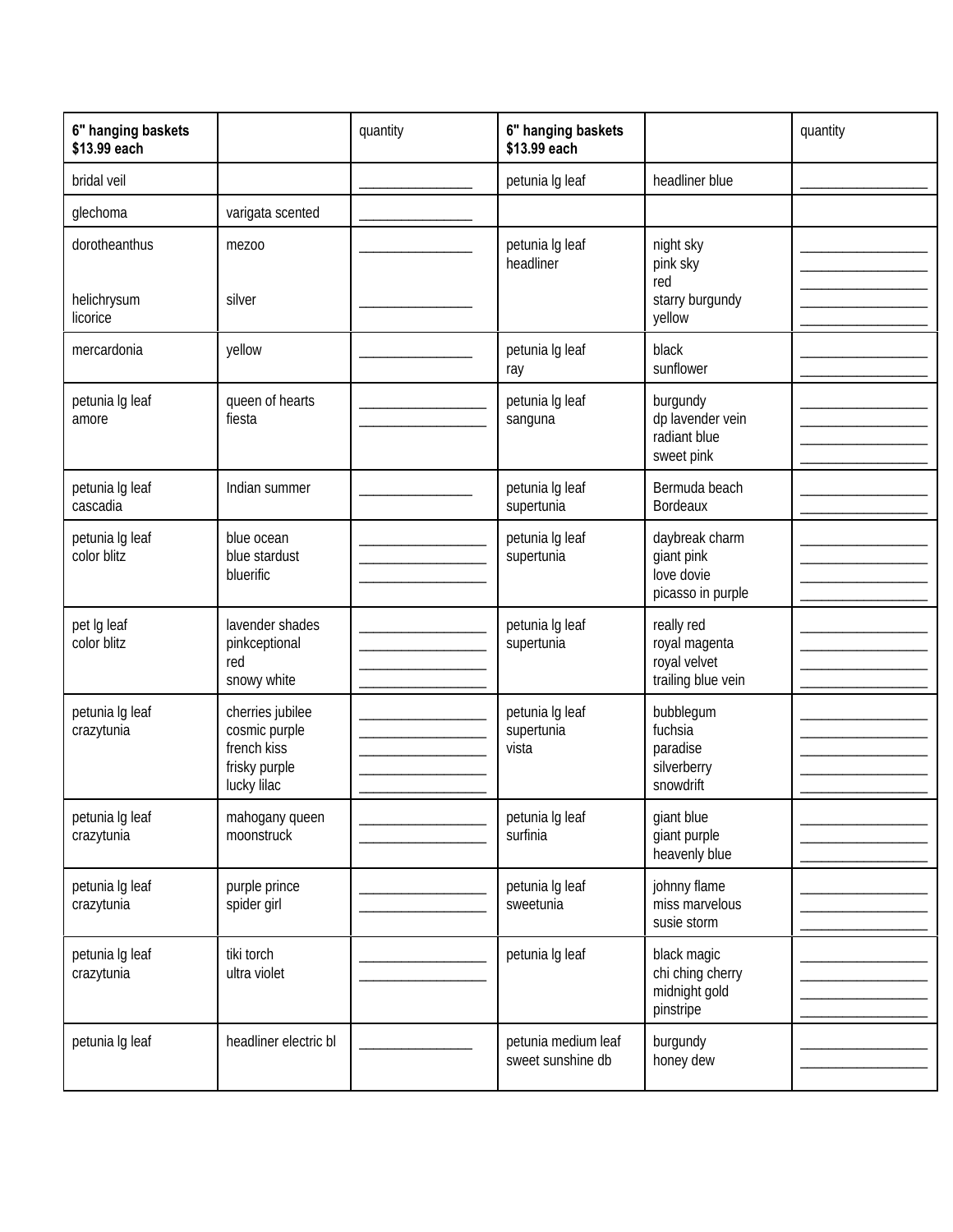| 6" hanging baskets<br>\$13.99 each              |                                                                                        | 6" hanging baskets<br>\$13.99 each                    |                                                                                                |  |
|-------------------------------------------------|----------------------------------------------------------------------------------------|-------------------------------------------------------|------------------------------------------------------------------------------------------------|--|
| petunia medium leaf<br>sweet sunshine<br>double | light pink<br>magenta<br>Provence<br>purple picotee                                    | petunia mini<br>can can                               | orange<br>pink bumble bee<br>purple dk (black)<br>terra cotta                                  |  |
| petunia medium leaf<br>supercal                 | cherry<br><b>Bordeaux</b><br>caramel yellow<br>cinnamon                                | petunia mini<br>mini famous neo                       | light w/ pink eye<br>orange deep<br>orange red eye<br>salmon pink eye                          |  |
| petunia medium leaf<br>supercal                 | french vanilla<br>sunray pink                                                          | petunia mini<br>mini famous neo                       | white<br>white yellow eye                                                                      |  |
| petunia mini<br>cabaret                         | blue midnight<br>blue sky<br>deep blue<br>deep yellow<br>diva orange                   | petunia mini<br>superbells                            | evening star<br>holy cow<br>holy smokes<br>lemon slice<br>pomegranate punch<br>tangerine punch |  |
| petunia mini<br>cabaret                         | golden yellow<br>good night kiss<br>hot pink<br>lemon<br>light pink kiss<br>light pink | petunia mini double<br>mini famous<br>neo             | orangetastic<br>lemon<br>pink<br>silver blue<br>red<br>white                                   |  |
| petunia mini<br>cabaret                         | neon rose<br>orange<br>pink star<br>purple<br>red bright<br>rose                       | plectranthus<br>portulaca<br>rio grande<br>big flower | iboza<br>magenta<br>orange<br>scarlet<br>yellow                                                |  |
| petunia mini<br>cabaret<br>cabrio<br>callie     | white<br>eclipse lilac<br>light blue                                                   | thunbergia<br>sunny                                   | arizonia glow<br>brownie<br>lemon star<br>orange wonder<br>amber stripes                       |  |
| petunia mini<br>can can                         | blue bumblebee<br>hot pink star<br>magenta kiss                                        | thunbergia<br>susy                                    | glow<br>red orange<br>rose sensation                                                           |  |
| petunia mini<br>superbells                      | blackcurrent punch<br>double ruby<br>doublette love<br>swept<br>dreamsickle            | thunbergia<br>thunbergia                              | big white<br>orange diverse                                                                    |  |
|                                                 |                                                                                        | other varieities<br>please check                      |                                                                                                |  |
|                                                 |                                                                                        |                                                       |                                                                                                |  |